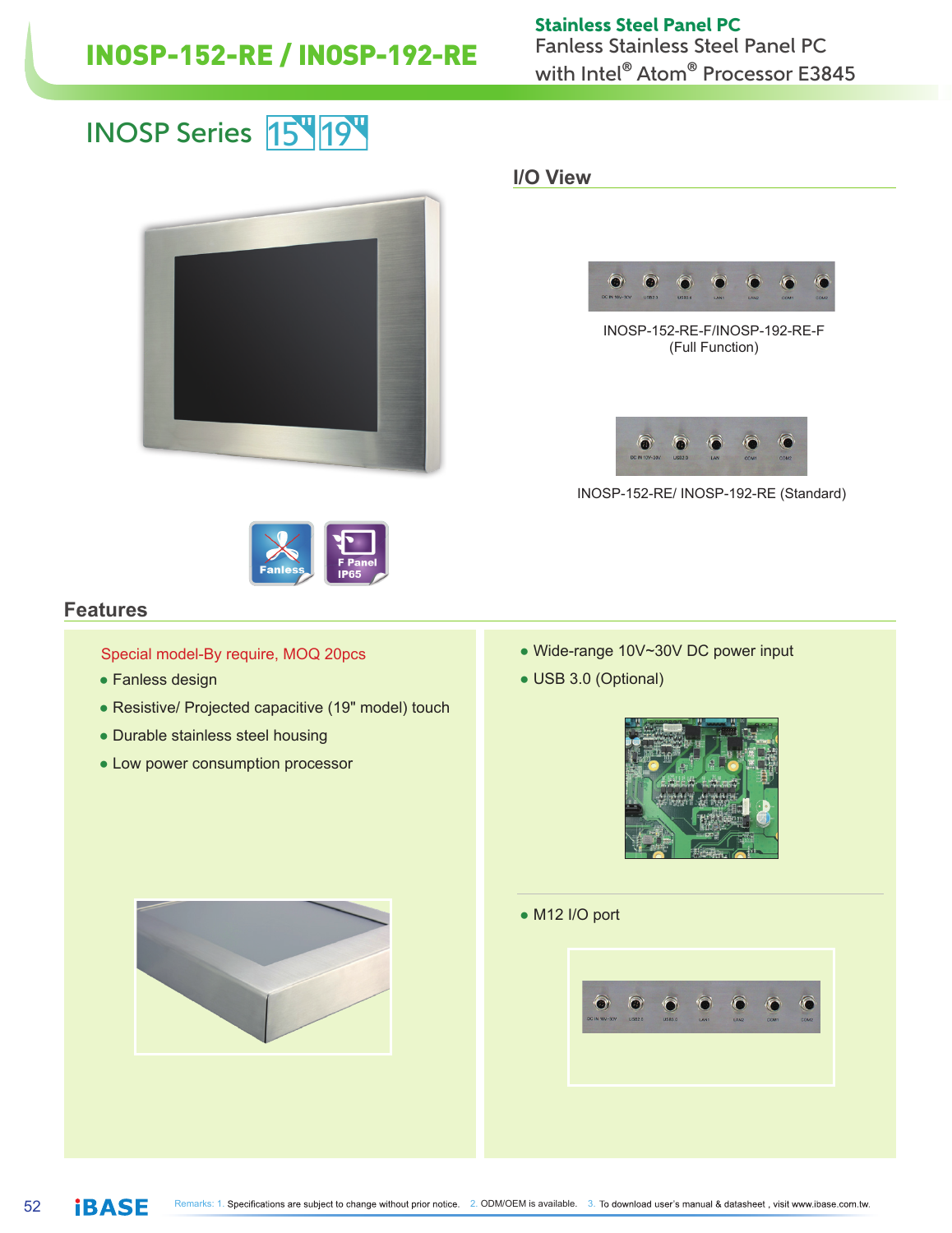# INOSP-152-RE / INOSP-192-RE

### **Specifications**

| <b>Model No.</b>                            |                                       | <b>INOSP-152-RE(-F)</b>                                                             | <b>INOSP-192-RE(-F)</b>                                             |
|---------------------------------------------|---------------------------------------|-------------------------------------------------------------------------------------|---------------------------------------------------------------------|
|                                             | <b>Display Size</b>                   | 15" TFT-LCD                                                                         | 19" TFT-LCD                                                         |
| <b>Display &amp;</b><br><b>Touch Screen</b> | Max. Resolution                       | 1024 x 768                                                                          | 1280 x 1024                                                         |
|                                             | Luminance (cd/m <sup>2</sup> )        | 500                                                                                 | 350                                                                 |
|                                             | Contrast                              | 800:1                                                                               | 1000:1                                                              |
|                                             | Max. Color                            | 16.2M                                                                               | 16.7M                                                               |
|                                             | View Angle (H°/V°)                    | 160/160                                                                             | 170/160                                                             |
|                                             | <b>Backlight Lifetime(hrs)</b>        | 50,000                                                                              | 50,000                                                              |
|                                             | <b>Touch Type</b>                     | Resistive                                                                           | Resistive                                                           |
|                                             | <b>Touch Interface</b>                | <b>USB</b>                                                                          | <b>USB</b>                                                          |
|                                             | Light Transmission (%)                | 80                                                                                  | 80                                                                  |
|                                             | Point of touch                        | $\mathbb{I}$                                                                        | $\overline{1}$                                                      |
|                                             |                                       |                                                                                     |                                                                     |
| I/O Interface                               | <b>USB 3.0</b>                        | Optional (M12)                                                                      | Optional (M12)                                                      |
|                                             | <b>USB 2.0</b>                        | 1(M12)                                                                              | 1(M12)                                                              |
|                                             | RS-232/422/485<br>Selectable in BIOS  | 1(M12)                                                                              | 1(M12)                                                              |
|                                             | <b>RS-232</b>                         | 1(M12)                                                                              | 1(M12)                                                              |
|                                             | LAN                                   | $1x$ GbE (M $12$ )<br>Second LAN for option                                         | $1x$ GbE (M $12$ )<br>Second LAN for option                         |
|                                             | <b>Additional Graphics</b>            | None                                                                                | None                                                                |
|                                             | Audio                                 | None                                                                                | None                                                                |
|                                             | Digital I/O                           | None                                                                                | None                                                                |
|                                             | <b>Power Connector</b>                | M12 connector                                                                       | M12 connector                                                       |
|                                             | <b>Power Button</b>                   | None                                                                                | None                                                                |
| Mechanical                                  | Dimensions (mm)                       | 425 x 330 x 62.5                                                                    | 470 x 390 x 62.5                                                    |
|                                             | Net Weight (kgs)                      | 13.5                                                                                | 17                                                                  |
| <b>System</b>                               | Processor                             | Intel <sup>®</sup> Atom <sup>®</sup> Processor E3845 1.91GHz                        | Intel® Atom® Processor E3845 1.91GHz                                |
|                                             | Memory                                | 2x DDR3L SO-DIMM, up to 8GB,<br>default 4GB                                         | 2x DDR3L SO-DIMM, up to 8GB,<br>default 4GB                         |
|                                             | <b>Thermal Design</b>                 | Fanless                                                                             | Fanless                                                             |
|                                             | <b>Membrane Control</b>               | None                                                                                | None                                                                |
|                                             | <b>Built-in Speaker/MIC</b>           | None                                                                                | None                                                                |
| Expansion                                   | Internal Expansion Bus                | 1x Mini PCI-E(x1) [full/half-size]<br>1x Mini PCI-E(x1) [half-size]                 | 1x Mini PCI-E(x1) [full/half-size]<br>1x Mini PCI-E(x1) [half-size] |
|                                             | <b>Expansion Slot</b>                 | None                                                                                | None                                                                |
|                                             | <b>Wireless</b>                       | None                                                                                | None                                                                |
| <b>Storage Space</b>                        | <b>HDD</b>                            | 1x 2.5" SATA                                                                        | 1x 2.5" SATA                                                        |
|                                             | Removable                             | None                                                                                | None                                                                |
| <b>Power</b>                                | Power Input Range                     | 10V~30VDC                                                                           | 10V~30VDC                                                           |
| Construction                                | <b>Chassis Material</b>               | 304 stainless steel / 316 stainless steel (option)                                  |                                                                     |
|                                             | Color (Front/Back)                    | Silver / Silver                                                                     |                                                                     |
|                                             | <b>IP Rating</b>                      | IP65 / IP69K                                                                        |                                                                     |
|                                             | Mounting                              | VESA 75x75mm and 100x100mm                                                          |                                                                     |
| Environmental                               | Operating                             |                                                                                     |                                                                     |
|                                             | Temperature                           | $0^{\circ}$ C ~ 50 $^{\circ}$ C                                                     |                                                                     |
|                                             | Storage Temperature                   | $-20^{\circ}$ C ~ 60 $^{\circ}$ C                                                   |                                                                     |
|                                             | <b>Storage Humidity</b>               | 10%~90% (non-condensing)                                                            |                                                                     |
|                                             | Certification                         | CE/FCC Class-B and LVD                                                              |                                                                     |
|                                             | <b>Supported Operating</b><br>Systems | Windows 10/ Windows 8 32-bit/64-bit, Windows 7 Pro for Embedded 64-bit, WES7 64-bit |                                                                     |